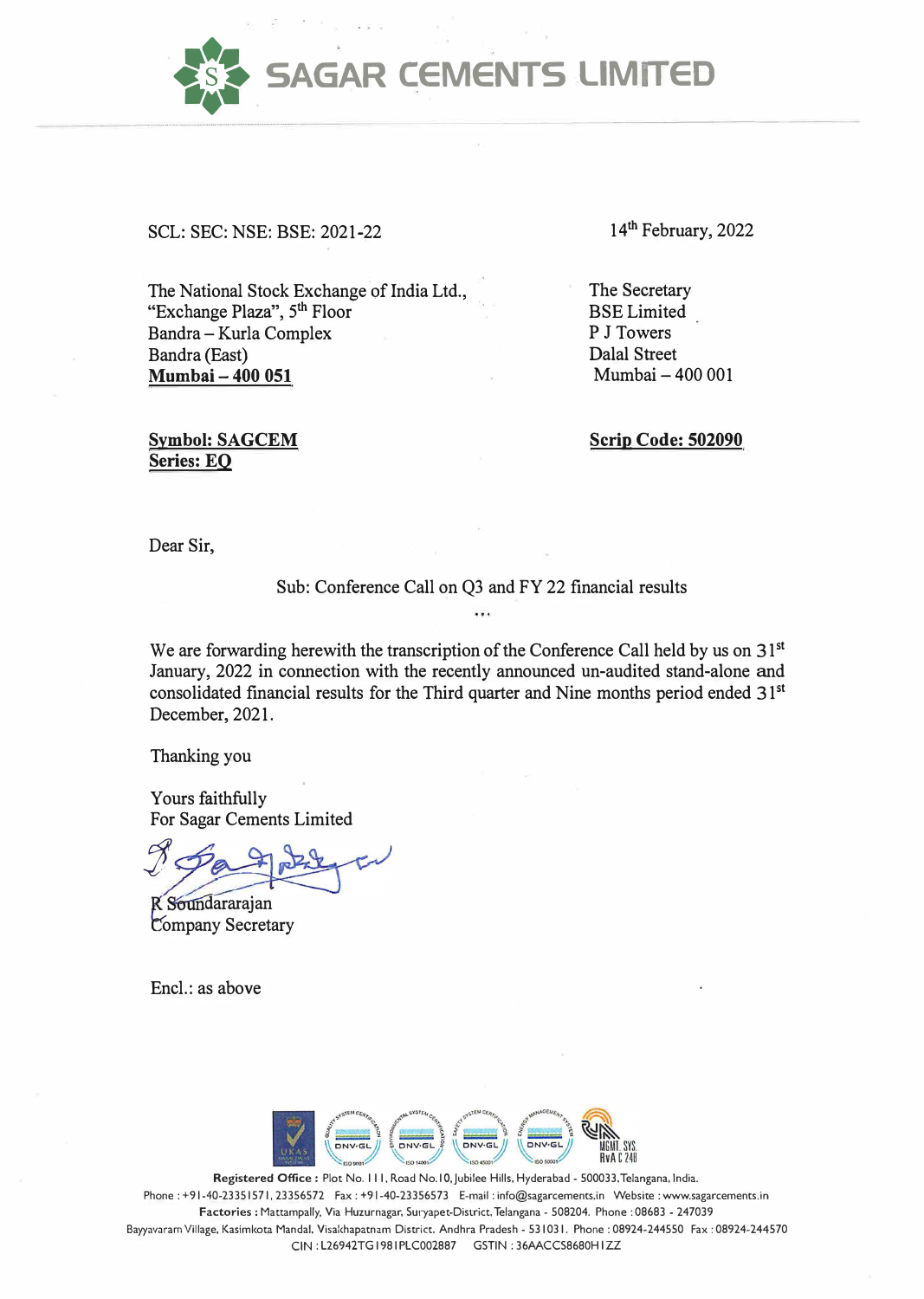

## **Sagar Cements Limited** Q3 FY22 Earnings Conference Call Transcript January 31, 2022

| <b>Moderator:</b>       | Good Morning Ladies and gentlemen, welcome you all to the Q3 FY22 results conference<br>call of Sagar Cements Limited. We have with us from the management, Mr. Sreekanth<br>Reddy - Joint Managing Director; Mr. K. Prasad - Chief Financial Officer; Mr. Rajesh Singh -<br>Chief Marketing Officer and Mr. R. Soundararajan - Company Secretary. I will now like to<br>handover the floor to Mr. Gavin Desa of CDR India. Over to you Gavin, Please.                                                                                                                                                                                                                                                                                                                                                                                                                                                           |
|-------------------------|------------------------------------------------------------------------------------------------------------------------------------------------------------------------------------------------------------------------------------------------------------------------------------------------------------------------------------------------------------------------------------------------------------------------------------------------------------------------------------------------------------------------------------------------------------------------------------------------------------------------------------------------------------------------------------------------------------------------------------------------------------------------------------------------------------------------------------------------------------------------------------------------------------------|
| <b>Gavin Desa:</b>      | Thank you Manish. Manish has introduced the management side and just like to add that<br>some statements made in today's discussions may be forward-looking in nature and a note<br>to this effect was stated in the con call invite sent to you earlier. We trust you have had a<br>chance to look at the presentations and I would now like handover to Mr. Reddy. Over to<br>you, Sreekanth for his opening remarks.                                                                                                                                                                                                                                                                                                                                                                                                                                                                                          |
| <b>Sreekanth Reddy:</b> | Thank you Gavin. Good morning everyone and welcome to Sagar Cements' earnings call for<br>the quarter ended December 31, 2021.                                                                                                                                                                                                                                                                                                                                                                                                                                                                                                                                                                                                                                                                                                                                                                                   |
|                         | Let me begin the discussion with a brief overview of the market $-$ in terms of demand and<br>pricing, post which I will move on to the Sagar specific developments.                                                                                                                                                                                                                                                                                                                                                                                                                                                                                                                                                                                                                                                                                                                                             |
|                         | Demand and Pricing both were expectedly soft during the quarter owing to external factors.<br>Heavy and unseasonal rains, Non-availability of sand in East and even the availability of the<br>labour for most part of the last quarter due to the festive season resulted in lower offtake<br>during the quarter. Pricing trajectory subsequently trended lower, in line with subdued<br>demand. However, we did witness gradual pickup in demand towards the end of the<br>quarter, which augurs well for the coming quarter. While the demand and pricing were<br>relatively benign as I mentioned, raw material prices though continued to remain stubborn,<br>in turn impacting the profitability and the margins during the quarter. We have seen a<br>steady increase in prices of diesel, pet-coke and coal over the last few quarters, which in<br>turn has contained the overall profitability growth. |
|                         | On a long-term basis though, we remain positive on the business and believe greater                                                                                                                                                                                                                                                                                                                                                                                                                                                                                                                                                                                                                                                                                                                                                                                                                              |

government allocation to infrastructure and to low-cost housing projects would provide the requisite fillip to demand growth.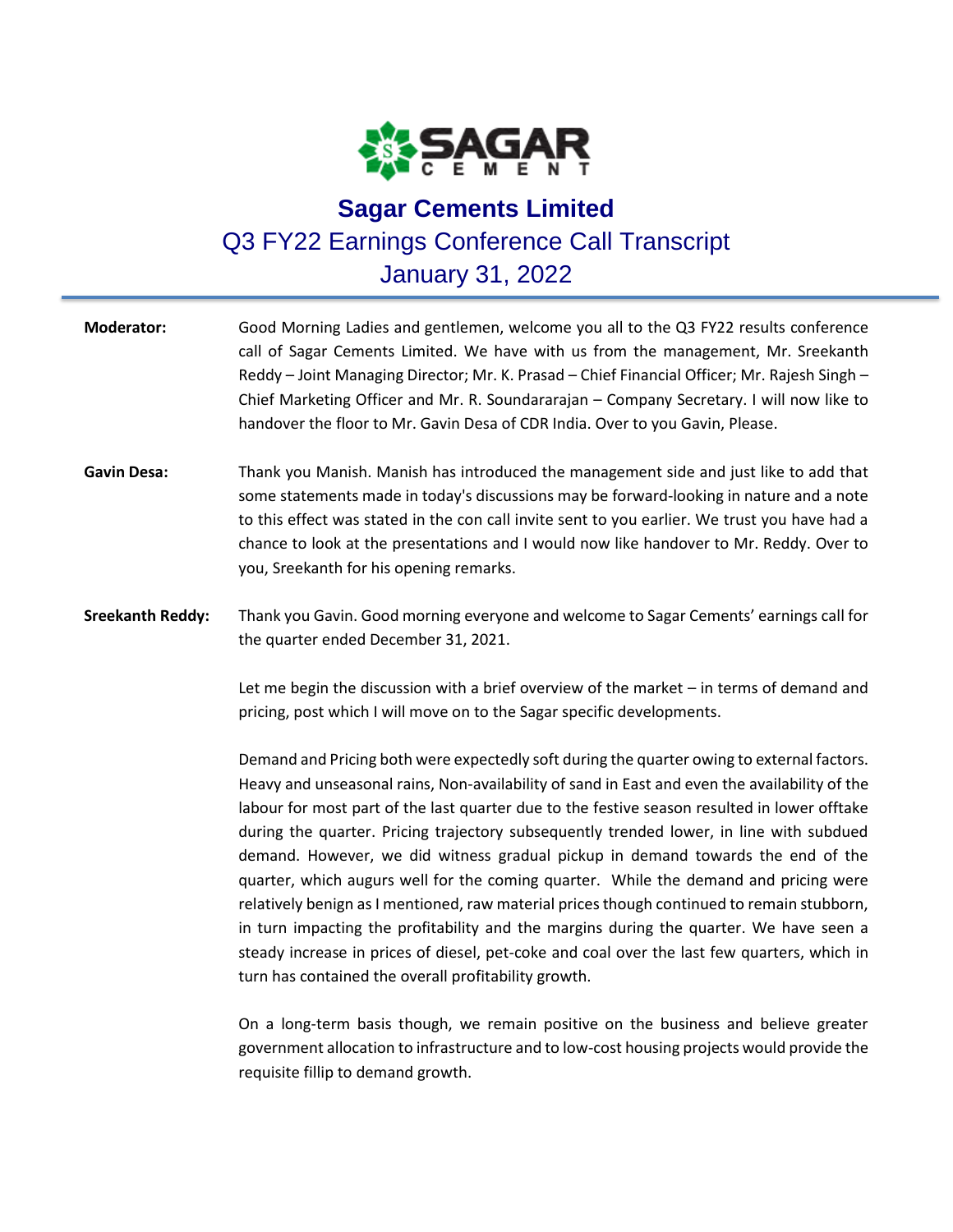Moving on to Sagar specific developments, we reported revenue of Rs. 334 crores during the quarter; largely owing to better realisations. EBITDA for the quarter stood at Rs. 46 crores as against Rs. 104 generated during Q3 FY21; while margins for the current quarter stood at 14% as against 29% reported during corresponding period last year. As mentioned earlier, not only did we had to contend with lower demand and realisations we also had to operate in a rising input price environment, owing to which we registered margin compression of almost 1500 bps. The overall impact on the profitability would have been even more severe but for our prudent procurement and cost rationalization strategy. We have been working towards increasing the share of domestic coal to better manage our power & fuel expenses.

Moving on to operational development, we are pleased to announce the commissioning of Jajpur plant on January 10, 2022. As many of you would be aware, the heavy rains resulted in slight delay in commissioning of the plant. Jajpur plant along with Jeerabad plant, which got commissioned during Q3 FY22, should help us in diversifying our sales outside our existing markets. We are also hopeful of attaining utilization of 60%-65% and 75% respectively for these plants by the next year.

Average power and fuel cost stood at Rs. 1,452 per ton as against Rs. 865 per ton reported during Q3 FY21. Elevated prices of coal and coke resulted in higher per ton cost of fuel for the quarter. Freight cost for the quarter stood at Rs. 751 per ton as against Rs. 741 per ton during Q3 FY21. Profit after tax for the quarter stood at Rs. 5 crores, as against profit of Rs. 50 crores reported during Q3 FY21.

From an operational point of view Mattampally plant operated at 44% utilization level while Gudipadu and Bayyavaram plants operated at 56% and 55% respectively during the quarter. As far as the key balance sheet items are concerned the gross debt as on  $31<sup>st</sup>$  December 2021 stood at Rs. 1,390 crores out of which Rs. 1,257 crores as a long-term debt and the remaining constitutes the working capital. The net worth of the company on a consolidated basis as on 31<sup>st</sup> December 2021 stood at Rs. 1,338 crores. Debt equity ratio stands at 0.94:1. Cash and bank balances were at Rs. 419 crores as on 31<sup>st</sup> December 2021.

That concludes my opening remarks. We would be now glad to take any questions that you may have. Thank you again.

- **Moderator:** Thank you sir. We would now like to begin the question and answer session anyone who has a question, please signal by raise of hand on this Zoom platform. We have the first question from Shravan Shah. Please go-ahead Shravan.
- **Shravan Shah:** Thank you Sir. Sir, the first question is on the pricing front. So, we have seen the other companies who have reported Ramco, Dalmia. Actually, a QoQ declined in realization, however, we have seen an increase. So, the difference is too much. So, if you can help us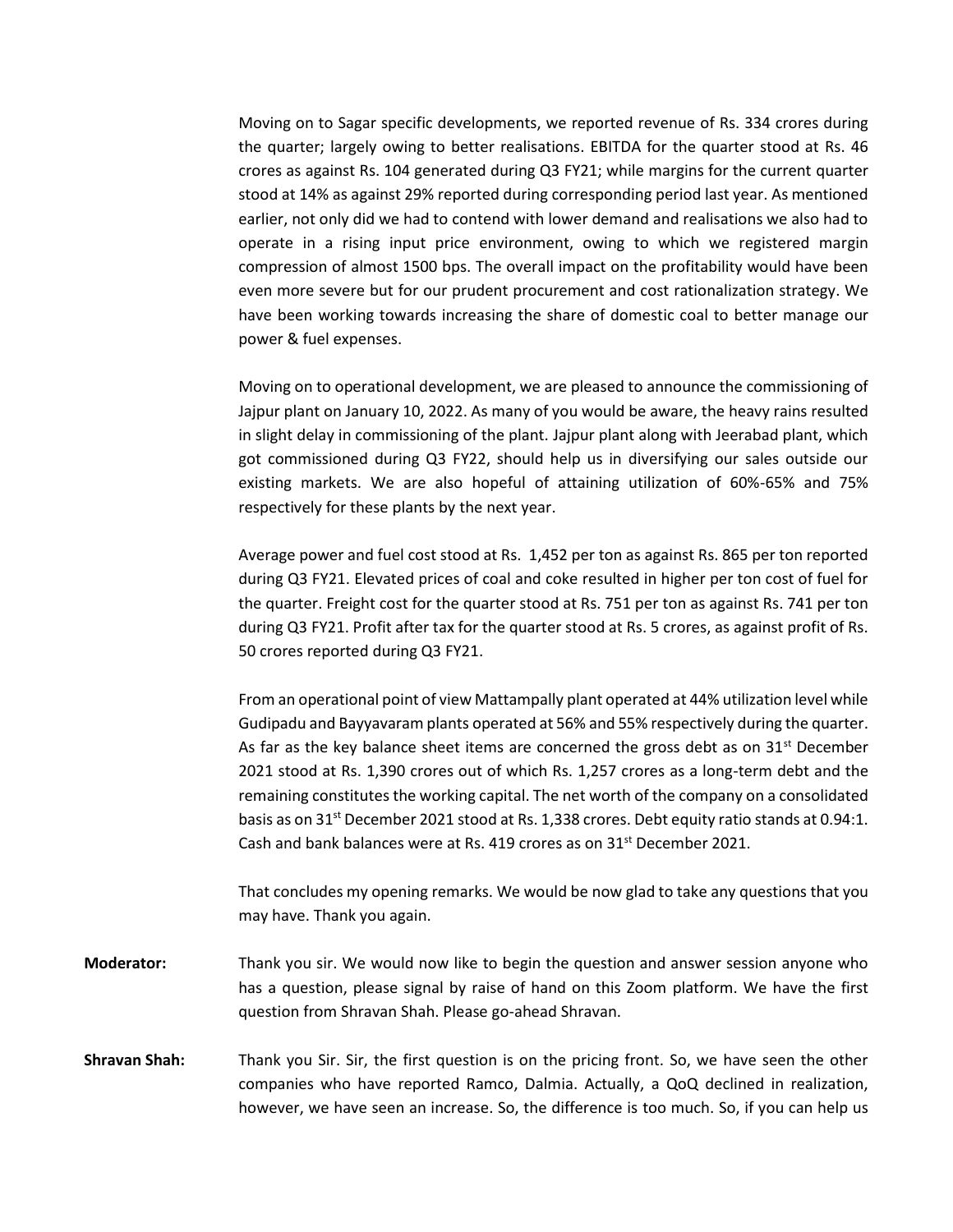maybe a state wise, where we have seen a realization increase for third quarter, second, in January, how much increase now we have seen across the different states.

**Sreekanth Reddy:** Good morning, Mr. Shravan. See, in our case, there has been a 4% increase in realization sir on a quarter on quarter. The primary reason being that we restricted our movement into some of the Non-trade and we also limited some volumes flowing into East, because of the realizations there were lower, I think, it's a more a relative kind of thing and just to give you an update from the exit price of Q2, October there were some increases in the pricing. Yeah, which actually tanked again in November and further tanked in December, the overall from a quarter on a quarter except for some optimization of flow of volumes. Yeah, we have not seen a major shift in the realization, in our case, the realization increase is purely because we restricted some volumes into those markets where the drop was a lot more severe. Now getting into specific demand as well as the pricing, this time the November month was exceptionally lower. We have never seen such a bad November for many many years. As mentioned earlier, the November was very difficult. I would not say it was contraction in the conventional demand. But I think the weather wise it was a challenge for us to suffer. But for that event, probably we should have seen a normal demand. The reason why we're saying that statement is in December, we have seen an organization of demand on a relative scale compared to what we have seen in October and November. December looked very normal to a usual December that we have seen in the past. So, our assumption is that there was not much of a shift in the fundamental kind of a demand structure. But for the seasonality and the unseasonal kind of rains that we have seen during that time. It did impact demand is what we strongly think and naturally when the demand was not very normal, it actually took a toll on the pricing, from December exit, what we have seen into January, yeah, we have seen five rupees increase in the pricing for most of the south markets or the markets that we operate. From middle of January, we started seeing increase in East by almost around 20 to 25 rupees per bag. We hope for the Q3 What we have seen is the price should have bottomed out. We hope prices to move up. If not move up at least we believe that prices may not come down is what we strongly think though, in our view from the way the cost structure is moved up. We do expect prices to move up. But for us to realize that probably we may have to wait. Just to give you a quick summary of what I have mentioned. Yeah, we have seen five rupees increase from December exit to January for most of the markets that we operate both South as well as for the Maharashtra markets that we operate. In Orissa, we have specifically seen at 25 rupees' hike, but that is from the middle of January itself. We are hoping to increase further prices in our own case to ensure that we don't do the contraction of the margin and for the survival, we hope to increase the prices by 20 to 25 rupees from tomorrow for most of the markets that we operate, we strongly believe that it should sustain. Worst come worst probably we would have hit the bottom, that was we strongly think.

**Shravan Shah:** Yeah, that's great. Hopefully the prices increase that we are expecting should sustain. So that the related one is previously we were talking about or guiding a 3.6 MTPA volume and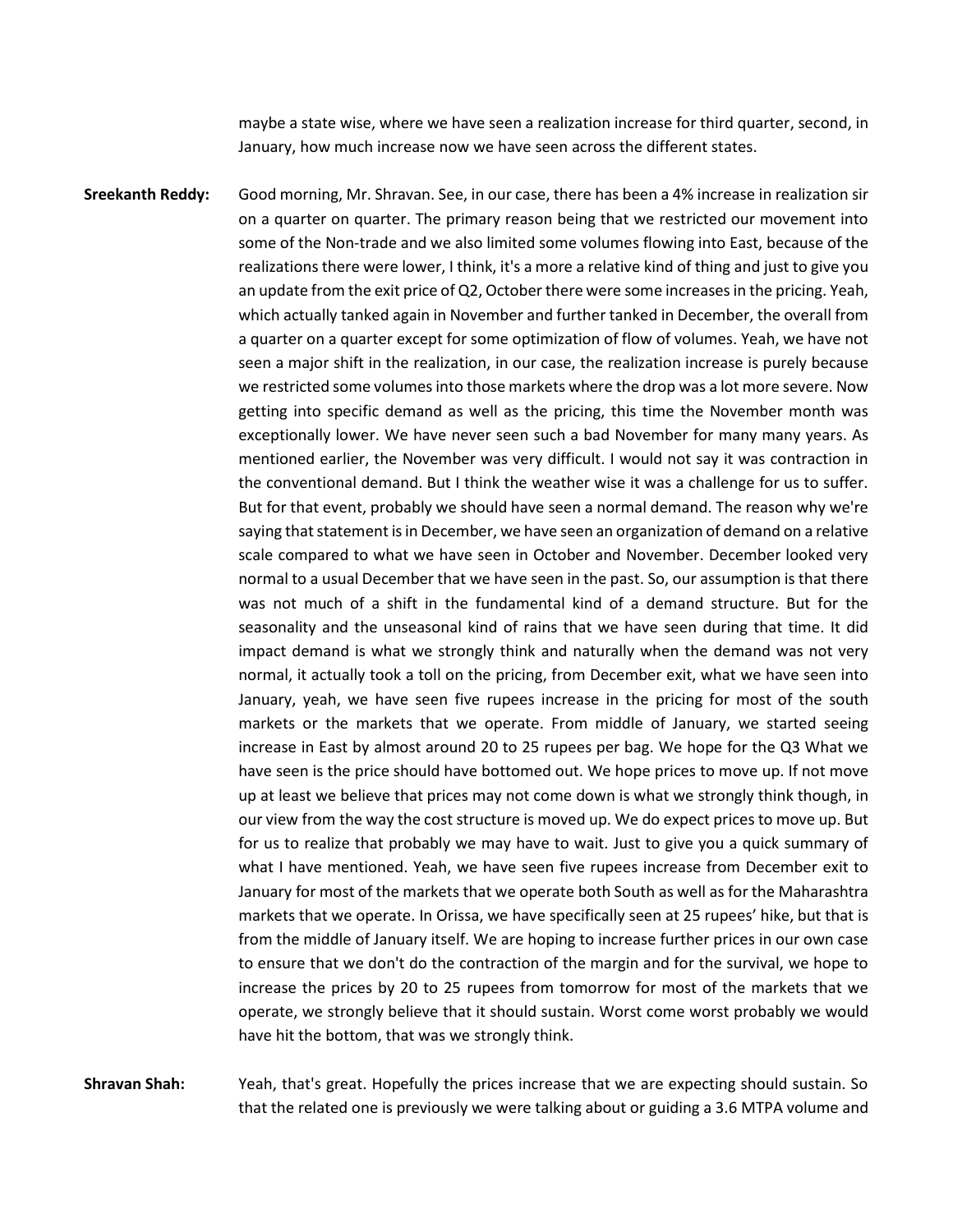1,000 rupees EBITDA per tonne. So now how do we see so definitely the both is related in terms of EBITDA, pricing, and also on the costing front? So how do we see even the costing on overall basis in the fourth quarter? Will it inch up further?

- **Sreekanth Reddy:** Yeah, in our case, we guided for 3.6 million Sir, with an assumption that we will be doing on 400 thousand ,200 each at Jajpur and as well as Jeerabad. But unfortunately, with a delayed commissioning, we are not anywhere close to those numbers, what we aim for. But the silver lining is that we could do better numbers at the other places where we have been operating. We should end the year with 3.5 million, very close to that number. So, we will be falling short of 100 thousand. Going into the specific EBITDA, yeah, we did guide for 1,000 rupees. But now I think with only two months left. Yeah, we think anywhere between 850 to 900 rupees per tonne is a possibility. Very specific to cost related issues sir. As we have guided Q2 & Q3 were we have consumed the imported coal, we have consumed the entire high cost imported coal in our case, we do expect a reduction in our power and fuel costs since we're switching over completely to domestic, the overall average domestic coal landed cost is at 1.75 rupees per Kcal, Viz a Viz to 2.80 rupees for an imported coal or 2 rupees for an imported pet coke. We believe that the power and fuel cost not only should moderate, but it should start inching down for us for the current quarter is what is our guiding for.
- **Shravan Shah:** So, net net the overall operating costs likely to see some reduction in the fourth quarter?
- **Sreekanth Reddy:** Yes, sir.
- **Shravan Shah:** Okay and lastly on the debt front. So, will this be the peak debt that normally we were talking about 800 – 850 odd crores?
- **Sreekanth Reddy:** let me clarify here, I think our peak debt would not inch beyond 850, there is a one-off event that we actually have done taking a structured debt instrument in anticipation for a potential kind of an acquisition opportunity. So even that cash is sitting with us, so I don't think we should be crossing for an existing asset and what we have done so far. I think the peak debt should not be more than 850, what we have committed earlier.
- **Shravan Shah:** Lastly, sir, on the, as you mentioned in terms of the acquisition, so, we were looking at so now we are at 8.25 MTPA capacity. So, we are looking at 10 MTPA by FY25. So, will it be inorganic and that to last time, you talk about the Andhra cement that we are looking at? So, is it the only one and if it doesn't materialize? So, in terms of organic, we can still add 1.75 by FY25.
- **Sreekanth Reddy:** Mr. Shravan, I'm sure you would appreciate our guidance for 10 MTPA by FY25. We see a definitive possibility if not earlier. So, would it be organic or inorganic, I think please bear with us. We are working on couple of options. We would be quick to revert, probably by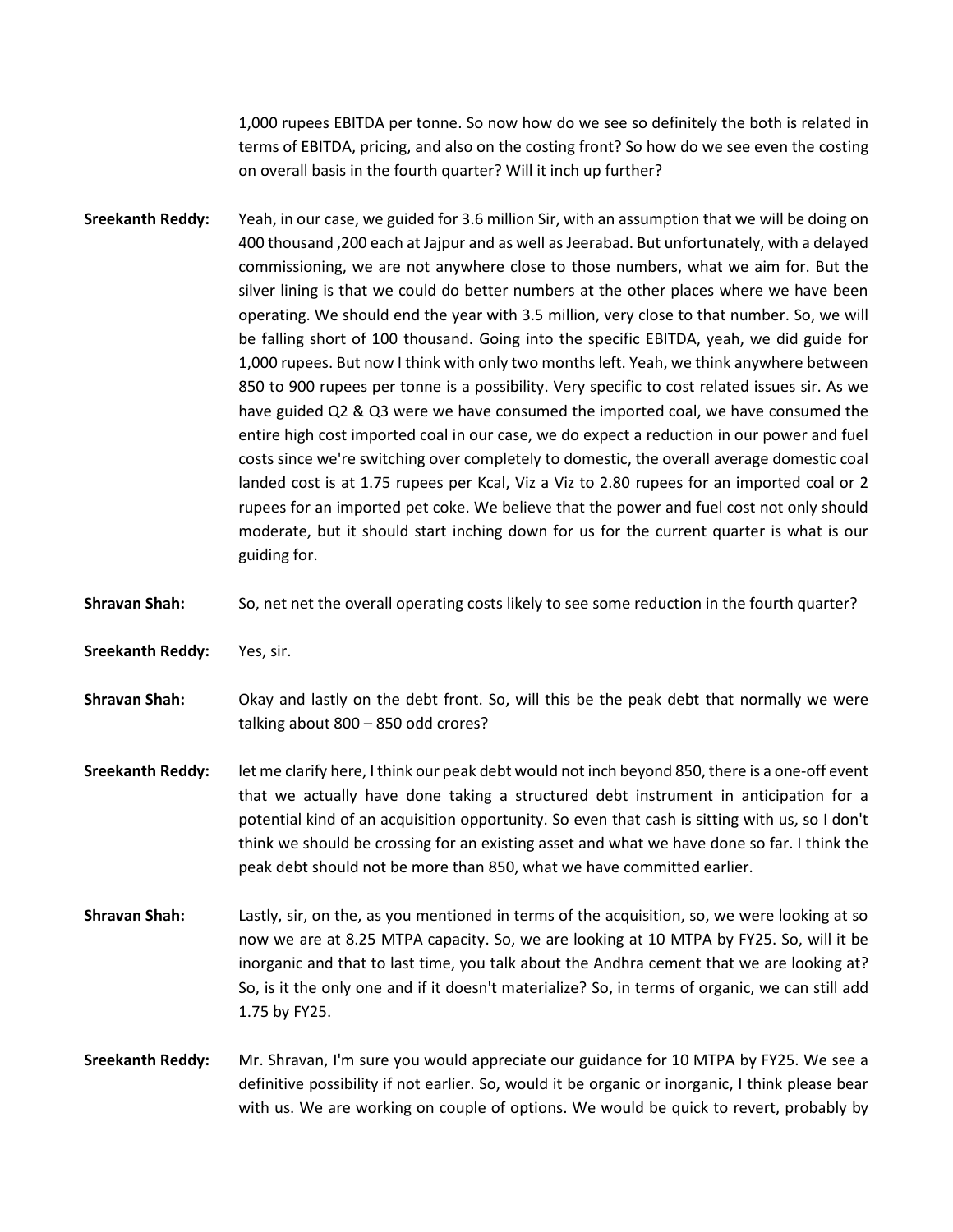early part of next year, we should have come back with a news whether it is inorganic or organic kind of an expansion plan. At this point of time, what I can say is that we are prepared ourselves very well. We are evaluating on the couple of options, unfortunately it is too soon for us to go to the market because it's not yet fructified as we speak. We are hoping one of that should turn around fairly quickly and we are not very far sir. I think by Q1 to Q2, Coming Q1, Q2, we should come back to the market with news about our acquisition plan.

- **Shravan Shah:** Thank you, sir. All the best.
- **Sreekanth Reddy:** Thank you.
- **Moderator:** Thank you. The next question is from Saket Kapoor. Saket, Please go-ahead.
- **Saket Kapoor:** Yeah, Namaskar Sir and thank you for this opportunity. Sir just slightly repetitive questions maybe, kindly bear with me, which are our key markets sir and what is our nine months' clinker and cement volume?
- **Sreekanth Reddy:** Yeah, Mr. Saket. I think we did disclose the cement numbers and everything part of our presentation.
- **Saket Kapoor:** Right Sir, I'll go through it then.
- **Sreekanth Reddy:** We are very happy to give those numbers. Yeah. Now, what are the key markets is a good question. For the assets that we are operating Sir, we have been primarily in South, Ap, Telangana, Northern Tamil Nadu, certain pockets of South Tamil Nadu, Karnataka, Maharashtra and South Orissa, with commissioning and ramp up of both Satguru and Jajpur, I would say Jeerabad and Jajpur, we would be getting into the Malwa region with Jeerabad, i.e., Indoor, the southern parts of, the southwestern parts of Maharashtra and Jajpur would be the coastal & the northern part of Orissa. These are the two additional markets we would be addressing with these two Assets getting commissioned and, on the ramp, up stage.
- **Saket Kapoor:** Sir, when we hear players like Dalmia Bharat having pan India presence, players like ACC and Ambuja, and their ambitious plan for this decade, how do companies of our scale are looking for their existence and their market share? Say 5 years, 10 years down the line? When mammoth players like Dalmia are eyeing 130 million tonne or if sir, if there is even 90% of what they are contemplating what kind of market share will players like smaller players, if I may use the word marginal player will like you and others in the South will be left over and what is your strategy going ahead? To be relevant in the sector when such a big expansion is drive is on the card?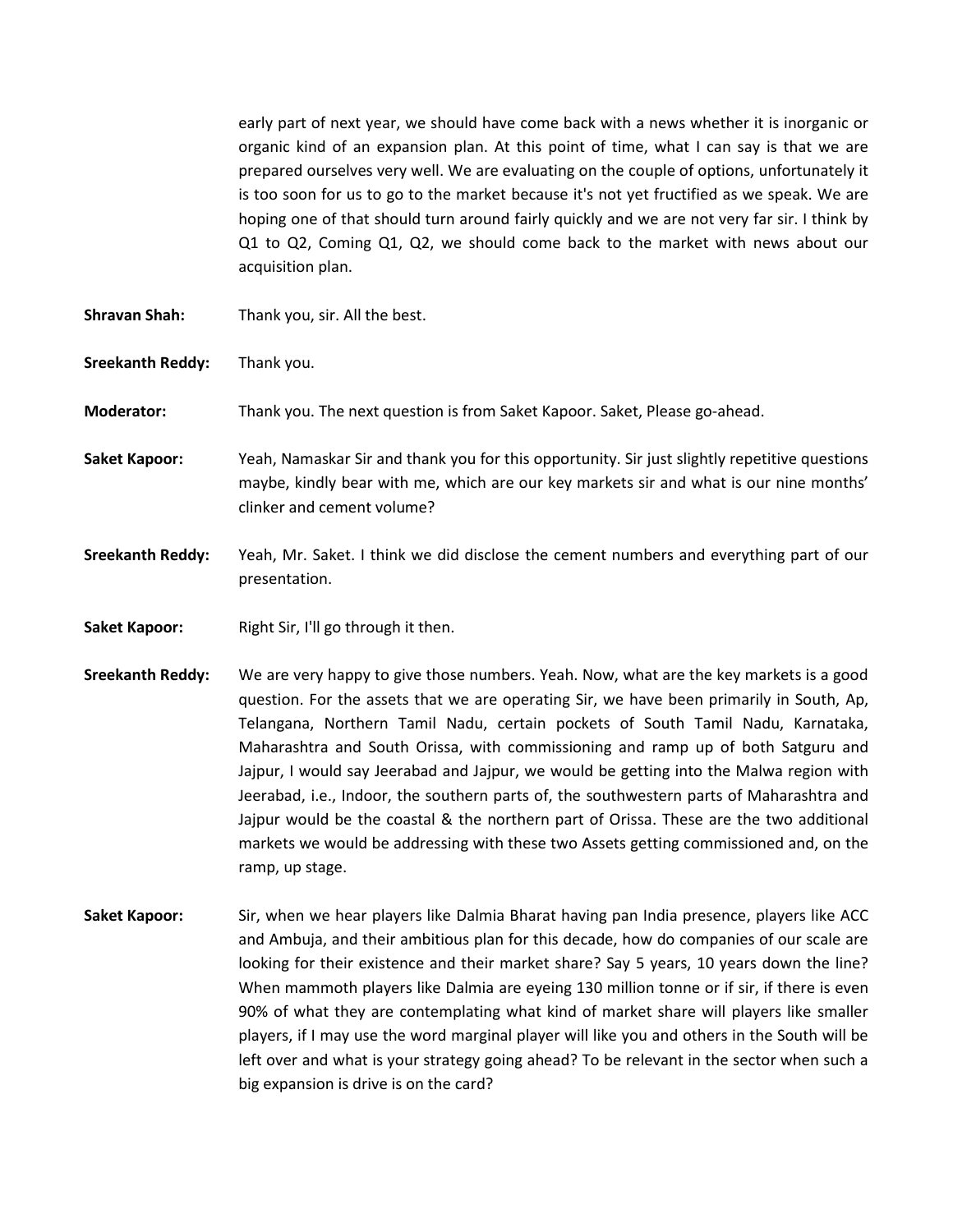- **Sreekanth Reddy:** Mr. Saket, our stated objective is to double every 10 years' sir, yeah, we have completed 41 years of our existence. So, I think we have reached to a stage where I don't think we should be struggling for our existential issues. Yeah, we should stay relevant as you rightly said, we have to stay relevant. Yeah, some of the players obviously are growing at a much faster pace than the market. But we have always kept pace with the market sir. So, I'm sure we would not ignore the aspect that staying relevant is very, very important. In the markets that we operate, sir, we are one among the top five players. That's what I would like to highlight, in any region that we operate, we are one among the top five players. Yeah, on a Pan India, we might be irrelevant, but in the places where we operate. Yeah, we still are relevant and I'm sure in times to come, we would stay even more relevant that what we are always to be. our strategy is to double ourselves every 10 years, that remains irrespective of how others come up with their plans and fortunately, this is one commodity which actually gives offer. Yeah, big is not only beautiful, even small sometimes is also very very beautiful, and we are here, as I mentioned to you 41 years back when we started we were a 200 tons per day player sir. We are today I think that was the case, large players were becoming much larger, but we have grown from 200 tons per day to almost close to 20,000 tons per day and we are also looking to grow may not be at a pace which may not be as per the liking of the market or in line with most of the other large players, but I'm sure we would stay relevant is what I can comment at this point of time.
- **Saket Kapoor:** Sir a couple of flash points and what is our current market share in the key geographies which we are operating and what portion is Trade & Non-trade Sir?
- **Sreekanth Reddy:** Sir, that's not a KPI for us in terms of market share. Sir, as I mentioned to you, in all the markets that we play, we are one among the top five players. Non-Trade in our case is around 30 to 35% sir, it keeps changing from a season, but around 30 to 35% is the Non-Trade market share in the product in our portfolio sir.
- **Saket Kapoor:** And what explains this huge inventory built up, is it the market conditions only and thus this evened out I mean
- **Sreekanth Reddy:** Seasonal related issues sir. See as I mentioned to you, we did not see a major shift in the structural demand related issue we were producing normally or else we would have calibrated, but we did not expect unseasonal rains. So, which actually pushed us to sell lower. So, the entire inventory got piled up.
- **Saket Kapoor:** So, what is the status now, sir, as on the first month we are exiting January today, what are the material
- **Sreekanth Reddy:** December itself was extremely good sir, January is also better. We are back to the, to what we generally do in usual December and January Sir.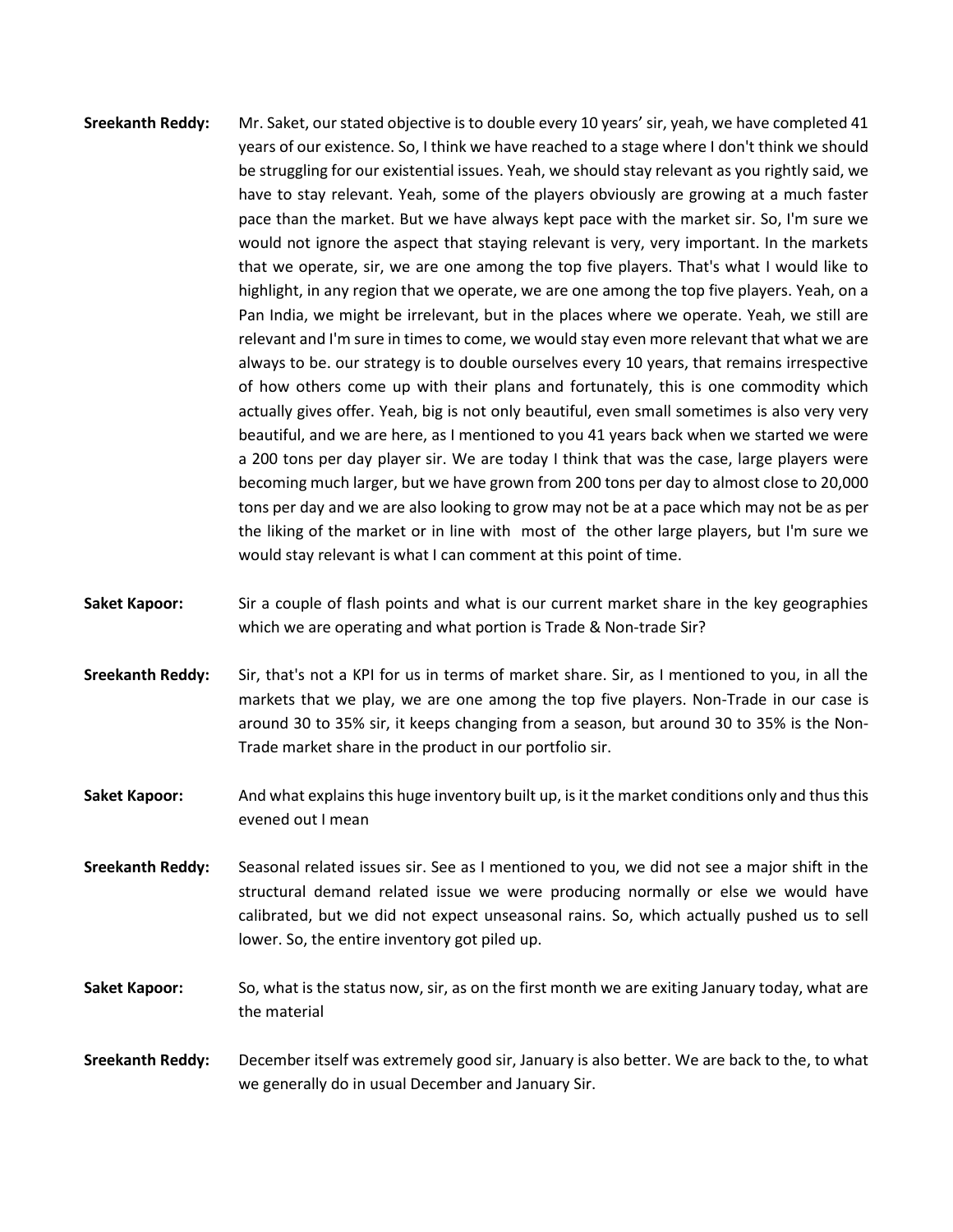- **Saket Kapoor:** No sir, because when we look at your September numbers for inventory, as well as the December numbers, did the pile up looks at 40 crore inventories for the 9 months. So that was not the case last year, maybe because of various other plans
- **Sreekanth Reddy:** Sir, you would plan for an offseason, but you don't plan for a season Sir.
- **Saket Kapoor: Right sir.**
- **Sreekanth Reddy:** As I mentioned to you, we are hoping it to be a very good November, but unfortunately, because of the weather-related issues, we could not dispatch sir, everything adds up. That is not the case in an offseason, because you obviously go through the annual maintenance, and you know that it's an offseason. So, you don't have end up adding inventory. But that's not the case for the November month sir, as I mentioned to you, yeah, we were, I would say that the unseasonal rains did impact the overall kind of flow of the material. So, everything remained as inventory.
- **Saket Kapoor:** Right Sir, and about your power and fuel mix, what is our currently power and fuel mix. what portion comes from WHRS? what is our investment there or what are we contemplating in terms of increasing the WHRS share, if you could give the mix breakup.
- **Sreekanth Reddy:** Sir right now, we generate around 15 to 18%, through the waste heat recovery. The waste heat recovery plant at Satguru is due for operational in the current quarter. So, with that it will inch up to 20%, but our portfolio is green sir, we have hydro stations, we have solar, so the overall mix is to have around 25% at a group level. But for every five years we intend to have five hundred basis points added up to the green portfolio for an existing asset. For Waste Heat Recovery the only possibility is at Gudipadu. But unfortunately, we have a captive power plant there. So, we had to look at the commercial feasibility also. So, we would add up five hundred basis points for each five years. Eventually we intend to have 50% in our portfolio, the green power, that includes the Waste Heat Recovery.
- **Saket Kapoor:** And what is the cost per unit sir, for power consumed, if you take the blended cost?
- **Sreekanth Reddy:** It should be around three rupees fifty paisa Sir.
- **Saket Kapoor:** Right Sir and there were earlier some issues with Andhra Players about this Wheeling charges and this Andhra Pradesh Power Corporation, are we under the threat?
- **Sreekanth Reddy:** Our exposure into grid is very, very limited sir. we are self-sufficient. We are not connected to the grid sir.
- **Saket Kapoor:** Okay Sir. About the lead time sir. What is our lead distance?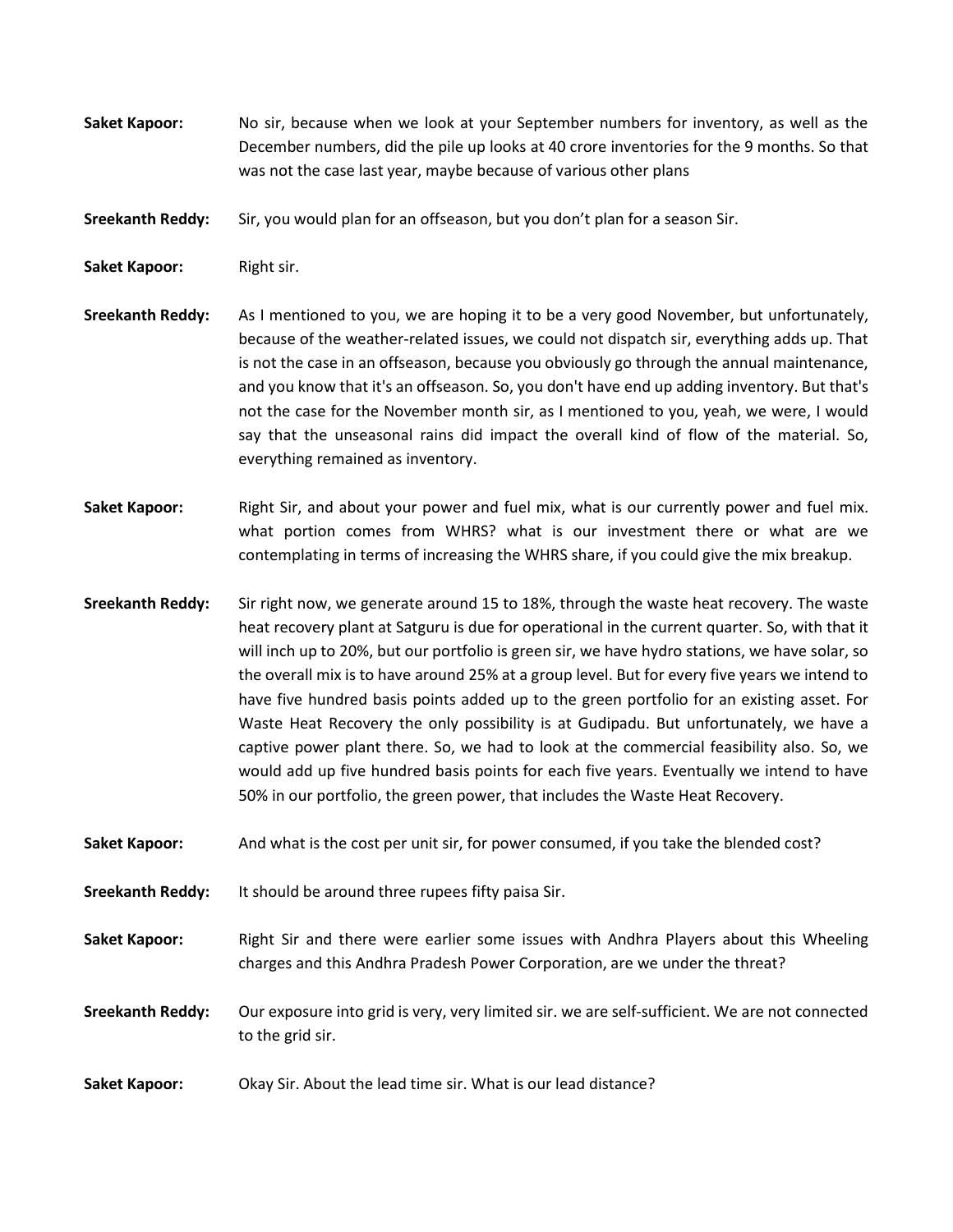- **Sreekanth Reddy:** Lead distance today is at around 281 kilometers for the last quarter sir. Yeah, we are lower than the last quarter. But going forward, we could even become lower, because with Jajpur and Jeerabad become operational, the lead distance is likely to come down even further sir.
- Saket Kapoor: Sir, I have not completely gone through the presentation sir. What have been our, I mean, how much is the Clinker sale for this quarter and the nine months' sir?
- Sreekanth Reddy: Sir we don't sell clinker outside.
- **Saket Kapoor:** Okay. Sir are we purchasing clinker and selling cement or?
- **Sreekanth Reddy:** In this quarter, we didn't buy the clinker nor we sold the clinker.
- **Saket Kapoor:** Okay Sir and lastly about the sand part of the story, Sir what has actually happened that has resulted in the sand issues in the Eastern and where are we in midst of that.
- **Sreekanth Reddy:** Sir, for us, we are not into the Bihar market as we speak, so we didn't get directly impacted. But usually sand becomes difficult during the monsoon time, because there in the north the rivers swell. So, you cannot do sand mining, coupled with that some states sequentially have been what they call as rationalizing their mining related regulations. So, whenever these regulations come, and unfortunately, these are not happening, all of the states together sir. They're strangely following a sequential model. So, whenever these regulations keep happening at each of the state for a very short term, the sand mining gets impacted sir, I think that was the case even in Bihar.
- **Saket Kapoor:** No sir, then how are we affected sir?
- **Sreekanth Reddy:** We did not get impacted because of sand mining sir.
- **Saket Kapoor:** Okay because you articulated to the fact about Sand mining.
- **Sreekanth Reddy:** Sir, that was a general market narration sir.
- **Saket Kapoor:** Okay. Right Sir, sir then sir How do we explain this power and fuel mix quarter on quarter increase in the expenses from 77 crore to 91 crore what factor attributed the coal prices Currently or the pet coke
- **Sreekanth Reddy:** I would encourage you to look at the presentation I think it is separately presented sir.

Saket Kapoor: Okay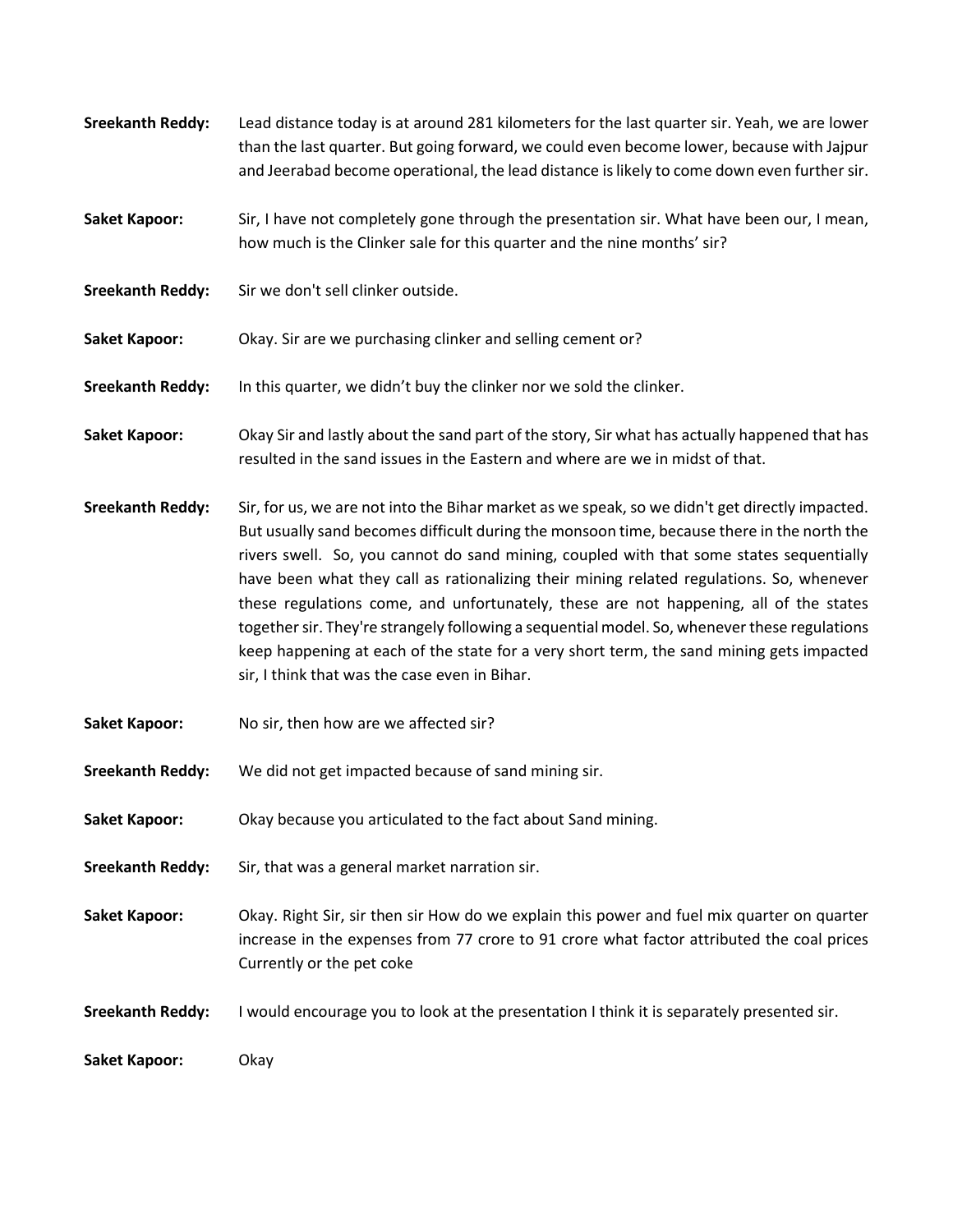| <b>Sreekanth Reddy:</b> | It has the mix and landed cost everything has been detailed and if you need any further<br>clarification, we would be very happy to address that.                                                                                                                                                                                                                                                                                                                                                                                             |
|-------------------------|-----------------------------------------------------------------------------------------------------------------------------------------------------------------------------------------------------------------------------------------------------------------------------------------------------------------------------------------------------------------------------------------------------------------------------------------------------------------------------------------------------------------------------------------------|
| <b>Saket Kapoor:</b>    | Okay. Correct Sir. You told that we are contemplating a hike by tomorrow 20 to 25 rupees.                                                                                                                                                                                                                                                                                                                                                                                                                                                     |
| <b>Sreekanth Reddy:</b> | Yes sir, it's a season that we are getting in.                                                                                                                                                                                                                                                                                                                                                                                                                                                                                                |
| <b>Saket Kapoor:</b>    | And in which markets are we looking forward to?                                                                                                                                                                                                                                                                                                                                                                                                                                                                                               |
| <b>Sreekanth Reddy:</b> | Across sir. Across the markets that we operate in south and Maharashtra Sir.                                                                                                                                                                                                                                                                                                                                                                                                                                                                  |
| <b>Saket Kapoor:</b>    | South and Maharashtra and sir you told that we are in the first five in the lead in all the<br>markets where we operate?                                                                                                                                                                                                                                                                                                                                                                                                                      |
| <b>Sreekanth Reddy:</b> | Sir when you look at Maharashtra, don't look at Maharashtra sir each district that we<br>operate is one of a kind, it's not that we are not big in Tamil Nadu and Karnataka, but in<br>each of the district wherever we operate in each of the place, yeah, we are one among the<br>five players.                                                                                                                                                                                                                                             |
| <b>Moderator:</b>       | Yeah Mr. Saket.                                                                                                                                                                                                                                                                                                                                                                                                                                                                                                                               |
| <b>Saket Kapoor:</b>    | I will come in the queue. Yeah, yeah. Thank you, Gavin sir.                                                                                                                                                                                                                                                                                                                                                                                                                                                                                   |
| <b>Moderator:</b>       | Thank you so much.                                                                                                                                                                                                                                                                                                                                                                                                                                                                                                                            |
| <b>Saket Kapoor:</b>    | I will come in the que, Thanks sir and Thanks a lot.                                                                                                                                                                                                                                                                                                                                                                                                                                                                                          |
| <b>Moderator:</b>       | Thank you, we have the next question from Prateek Kumar, please go ahead Prateek.                                                                                                                                                                                                                                                                                                                                                                                                                                                             |
| <b>Prateek Kumar:</b>   | Yeah, good morning, sir. couple of questions on your acquisitions. So, now, we have both<br>of them online. So, how do we see logistic savings or a product mix savings flowing in<br>through to the profitability? And is this something which you would like to retain or like<br>pass through by lower pricing for better volumes?                                                                                                                                                                                                         |
| <b>Sreekanth Reddy:</b> | Yeah, Good morning Prateek, generally we are not market share player sir. As I mentioned,<br>this would not save on the existing cost sir. It overall reduces the overall kind of logistic<br>costs because these plants are not in the footprint areas of where we operate. So, the issue<br>of saving from where we are, it doesn't arise, Yeah, the overall optimization is likely to<br>happen. That is reduction is a possibility. That will be my statement, though, it's very subtle,<br>but that that's where it remains Mr. Prateek. |
| <b>Prateek Kumar:</b>   | I mean, so you're not expected to save anything in terms of per unit cost.                                                                                                                                                                                                                                                                                                                                                                                                                                                                    |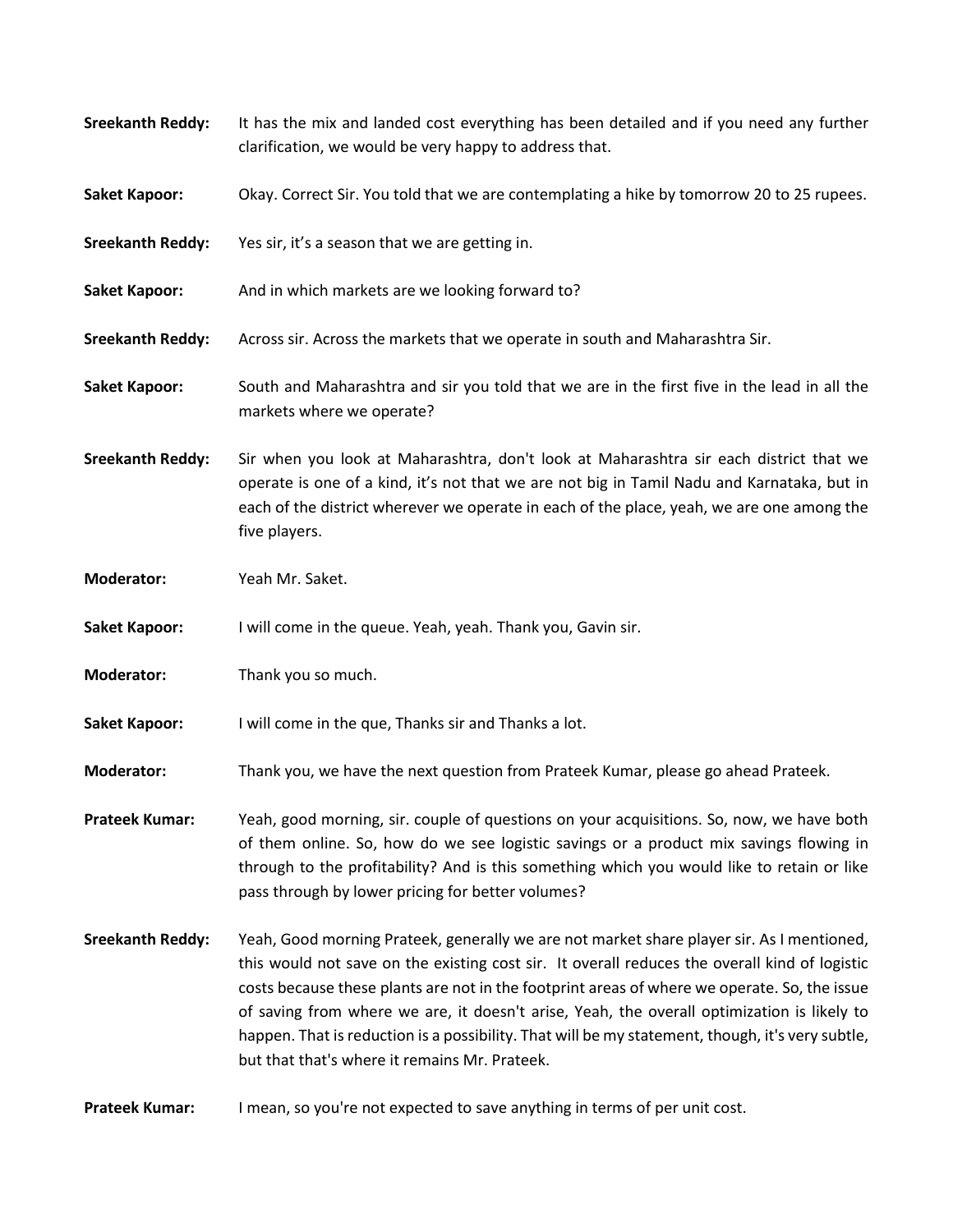- **Sreekanth Reddy:** It reduces the overall cost, but I'm not, see if I am incurring certain freight costs today for each of these units, these new assets were not going to reduce any of those burdens' sir, because the foot print areas are not common. For each of, overall contribution of each of them could reduce the lead distance, in turn it could reduce the freight on an overall kind of a number that would be the case even with the product mix sir. Right now, as you know, for the market that we service have kind of 55-60% of OPC these two new assets both at Jeerabad and Jajpur are heavily into the blending. So, the overall mix is going to change dramatically more towards the blended material. Now, would that lead to the saving at a group level when you consolidate? Yes, it looks like that, but it's not at the expense of the current assets that replacement is happening Sir, these are all new additions Prateek.
- **Prateek Kumar:** Okay and your central plant mean now four months of its commissioning, so, how is the utilizations there and other plant just started? So, it will be low I guess.
- **Sreekanth Reddy:** Utilisation is close to 20% for the quarter that went by we are hoping it to ramp up to 40% for the current quarter sir.
- **Prateek Kumar:** 40% for Q4.
- **Sreekanth Reddy:** 40%, No No for Feb and March Sir, Jan is already done. So, it is trending along with the seasonality. So, technically we have reached Clinker to around 2500 TPD has already been reached. So, dispatches are there. Yeah, we are not putting any material into the market. We are very very conscious about where we want to get so we are not chasing the volumes there. So, it's a question of ramping up smoothly. So that's what we expect for the next two months, anywhere between 35 to 40% Capacity utilization is possible. Now Jajpur, we just commissioned sir. So, I think Jajpur dispatches should start getting in from middle of February. So, this month, February month as well as March is more for the ramp up. In the next year we are expecting around anywhere between 60 to 65% capacity utilizations for both these assets for the coming year.

**Prateek Kumar:** And now, with the Orissa unit, so will it be using more of slag also in the market. So, how are we positioned there and how are the general slag pricing trend given we have seen the reduction in demand in East. So, is there any softening in Slag price as well?

**Sreekanth Reddy:** Slag prices are fixed by the seller, we have not seen a substantial reduction in the slag prices, they remained what it was for Q2 as well as Q3 we have not seen any major shift in the slag off take at Jajpur, but I think this quarter onwards we will be buying even more. Our stock up was primarily for the initial kind of thing, our aggressive procurement should start from this quarter. So, we did not get volume discounts obviously, we did not pick up the volumes but we have not seen any major changes in the slag prices on a landed basis so far.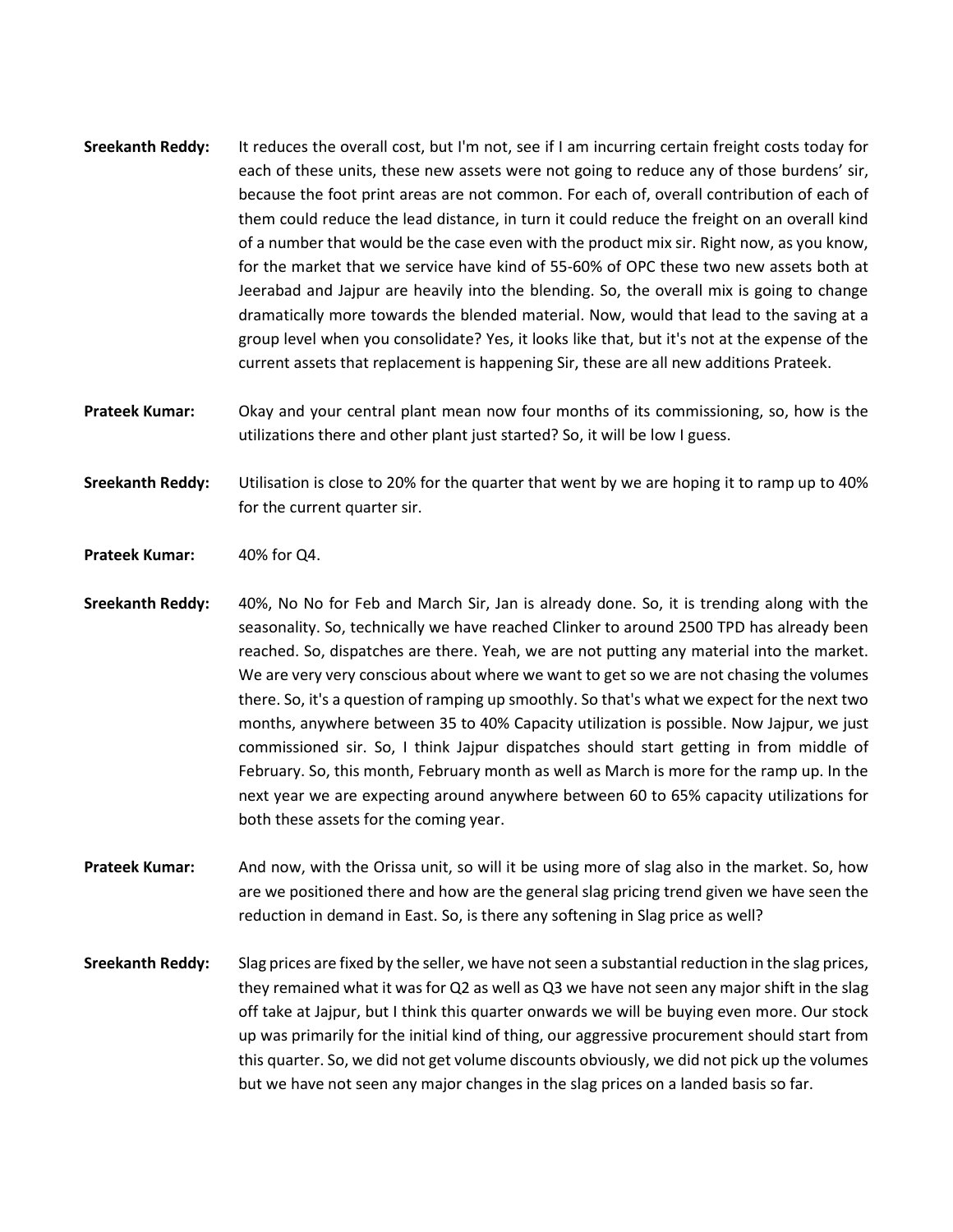| <b>Prateek Kumar:</b>   | And one last question on industry pricing. So now January is behind. So, anything on like<br>February like industry, the like sort of thinking of price increase.                                                                                                                                       |
|-------------------------|---------------------------------------------------------------------------------------------------------------------------------------------------------------------------------------------------------------------------------------------------------------------------------------------------------|
| <b>Sreekanth Reddy:</b> | I Should not comment on the industry Mr. Prateek, in our case, we have decided to increase<br>25 rupees from tomorrow, for the markets that we operate in South and Maharashtra.                                                                                                                        |
| <b>Prateek Kumar:</b>   | Thanks sir, these were my questions. Thank you.                                                                                                                                                                                                                                                         |
| <b>Sreekanth Reddy:</b> | Thank you.                                                                                                                                                                                                                                                                                              |
| <b>Moderator:</b>       | Thank you. The next question is from Amit Murarka. Please go-ahead Amit.                                                                                                                                                                                                                                |
| <b>Amit Murarka:</b>    | Hi, good morning sir. So, the first question is on volume. So, while the Q4 last year had a<br>high base. So, is it right to say that on a last year basis? Probably we'll still see it flat or<br>declining volume.                                                                                    |
| <b>Sreekanth Reddy:</b> | You are talking of state or you're looking at our own volume.                                                                                                                                                                                                                                           |
| <b>Amit Murarka:</b>    | Your numbers, I'm looking at your numbers.                                                                                                                                                                                                                                                              |
| <b>Sreekanth Reddy:</b> | As mentioned last year, we have guided for 3.6 million for the full year, sir, we might end<br>up at a 3.5 million. As we speak, we did 2.5 million for the up to Q3. So, we are hoping to<br>do a million tons in this quarter.                                                                        |
| <b>Amit Murarka:</b>    | Yeah, but that will include contribution from new plants also. Right. So, in that sense from<br>the existing plants in that sense, probably we are looking at a decline YoY, right?                                                                                                                     |
| <b>Sreekanth Reddy:</b> | I would say, it's a flattish trend sir.                                                                                                                                                                                                                                                                 |
| <b>Amit Murarka:</b>    | Okay and also on the cost side, you mentioned that you expect power and fuel costs to drop<br>in Q4. So how much will be the domestic coal sourcing in Q4 for You, roughly what is the<br>estimate?                                                                                                     |
| <b>Sreekanth Reddy:</b> | 70% of our fuel mix would be the domestic coal Amit and the other would be the domestic<br>pet coke.                                                                                                                                                                                                    |
| <b>Amit Murarka:</b>    | Got it. So, no imported coal for the quarter.                                                                                                                                                                                                                                                           |
| <b>Sreekanth Reddy:</b> | Yeah, we have exhausted sir. In fact, it got rolled over. We were hoping to use it in Q2 itself.<br>But it got rolled over into the Q3 that did impact some amount of cost for us. During that<br>quarter, viz. a viz. we totally exhausted, is going to be the domestic coal and domestic pet<br>coke. |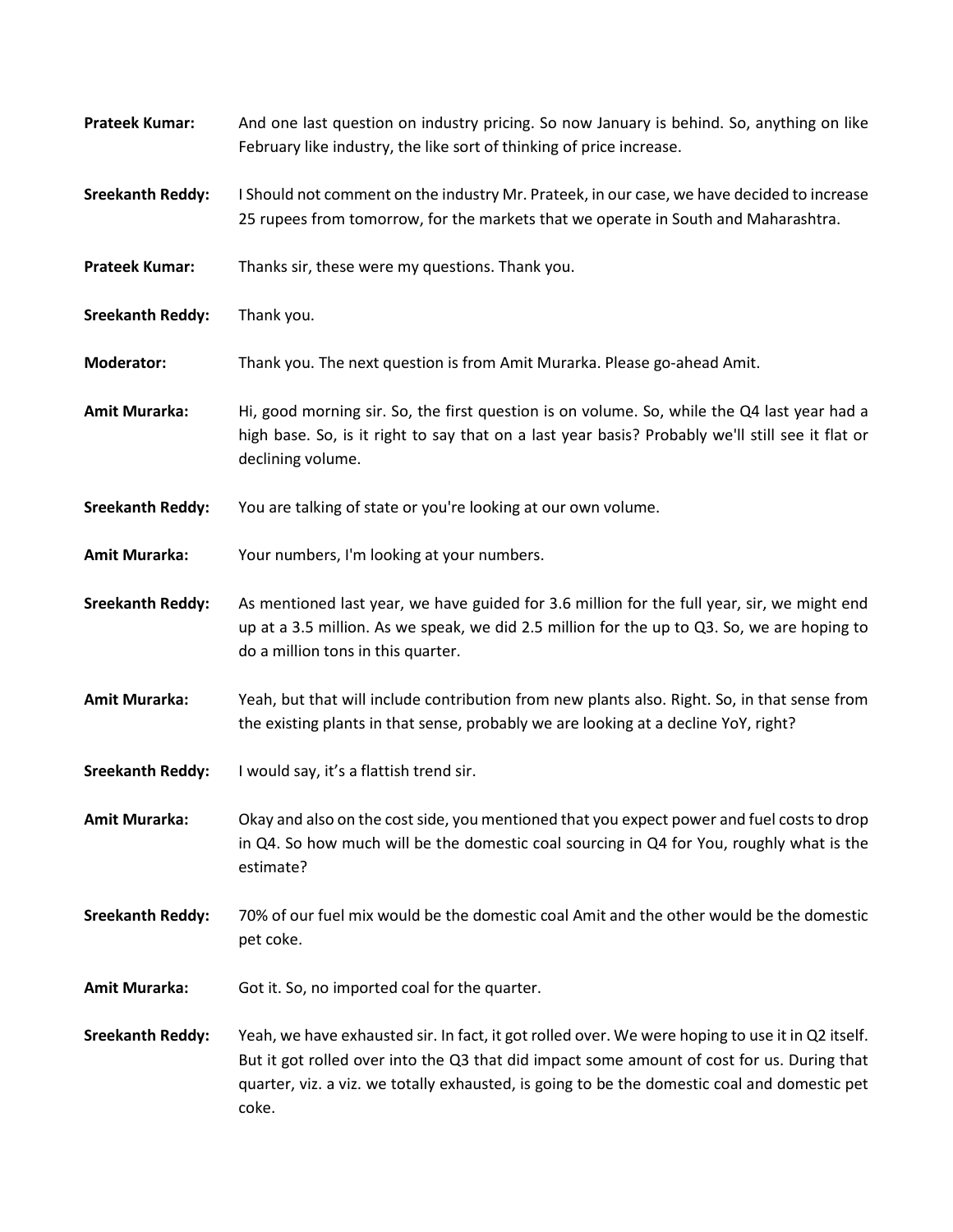| <b>Amit Murarka:</b>    | Sir and just lastly on incentives. Do these plants in Jajpur and Indore do they carry any<br>incentives?                                                                                                                                                                                                                                                                                                                                                                                                                                                                                                                                                                                                                                                                                                                                                            |
|-------------------------|---------------------------------------------------------------------------------------------------------------------------------------------------------------------------------------------------------------------------------------------------------------------------------------------------------------------------------------------------------------------------------------------------------------------------------------------------------------------------------------------------------------------------------------------------------------------------------------------------------------------------------------------------------------------------------------------------------------------------------------------------------------------------------------------------------------------------------------------------------------------|
| <b>Sreekanth Reddy:</b> | Jajpur, yeah, we are going with the incentives, what is there on paper, which are very, very<br>low. Jeerabad definitely has incentive sir.                                                                                                                                                                                                                                                                                                                                                                                                                                                                                                                                                                                                                                                                                                                         |
| <b>Amit Murarka:</b>    | I remember in the last quarter, you mentioned that you're changing the policy to booking<br>incentives on a receipt basis if I'm not wrong, rather than on                                                                                                                                                                                                                                                                                                                                                                                                                                                                                                                                                                                                                                                                                                          |
| <b>Sreekanth Reddy:</b> | Yes Sir.                                                                                                                                                                                                                                                                                                                                                                                                                                                                                                                                                                                                                                                                                                                                                                                                                                                            |
| Amit Murarka:           | Yeah, so going ahead and like just on a receipt basis, do you expect something to be booked<br>or We'll have to wait for                                                                                                                                                                                                                                                                                                                                                                                                                                                                                                                                                                                                                                                                                                                                            |
| <b>Sreekanth Reddy:</b> | Not in Q4 Sir, I think going forward from next year onwards for sure. Because we have not<br>done substantial volumes at Jeerabad and Jajpur. So, we are not likely to receive anything<br>which got accumulated. So that's the call, we wish to comes but we are not expecting any<br>majorly the accumulated incentives in Andhra & Telangana to rolled into the books so soon,<br>for the other two assets we do expect from the coming year and not in the current year sir.                                                                                                                                                                                                                                                                                                                                                                                    |
| <b>Amit Murarka:</b>    | Got it. This is very helpful. Thank You.                                                                                                                                                                                                                                                                                                                                                                                                                                                                                                                                                                                                                                                                                                                                                                                                                            |
| <b>Sreekanth Reddy:</b> | Thank You.                                                                                                                                                                                                                                                                                                                                                                                                                                                                                                                                                                                                                                                                                                                                                                                                                                                          |
| <b>Moderator:</b>       | Thank you. The next question is from Kashvi Dedhia. Please go ahead.                                                                                                                                                                                                                                                                                                                                                                                                                                                                                                                                                                                                                                                                                                                                                                                                |
| Kashvi Dedhia:          | Yeah, hi, good morning everyone. Sir what is the effect on account of WHRS like how does<br>it help to reduce cost and how much savings per ton is done on account of WHRS?                                                                                                                                                                                                                                                                                                                                                                                                                                                                                                                                                                                                                                                                                         |
| <b>Sreekanth Reddy:</b> | I think it's an open-ended question Kashvi. Waste Heat Recovery, typically contributes the<br>power connection to the source of electricity. If you are connected with either CPP or a<br>Grid, the Waste Heat Recovery, except for the capex and a very, very small OPEX, the cost<br>is very very limited. So, whatever you're generating from Waste Heat Recovery, the<br>electricity cost would be very, very low coming from this particular source viz. a viz. to either<br>captive power plant or the green. So that would be an effective contribution to the top<br>bottom line. Now that's very generic question that you have asked, it's very, very specific<br>to each of the size of the Waste Heat Recovery and the capacity of the kiln line and or the<br>clinker line. So, it's very specific to each of the asset I would I would put it Kashvi. |
| Kashvi Dedhia:          | Okay, okay. Thank you, Sir.                                                                                                                                                                                                                                                                                                                                                                                                                                                                                                                                                                                                                                                                                                                                                                                                                                         |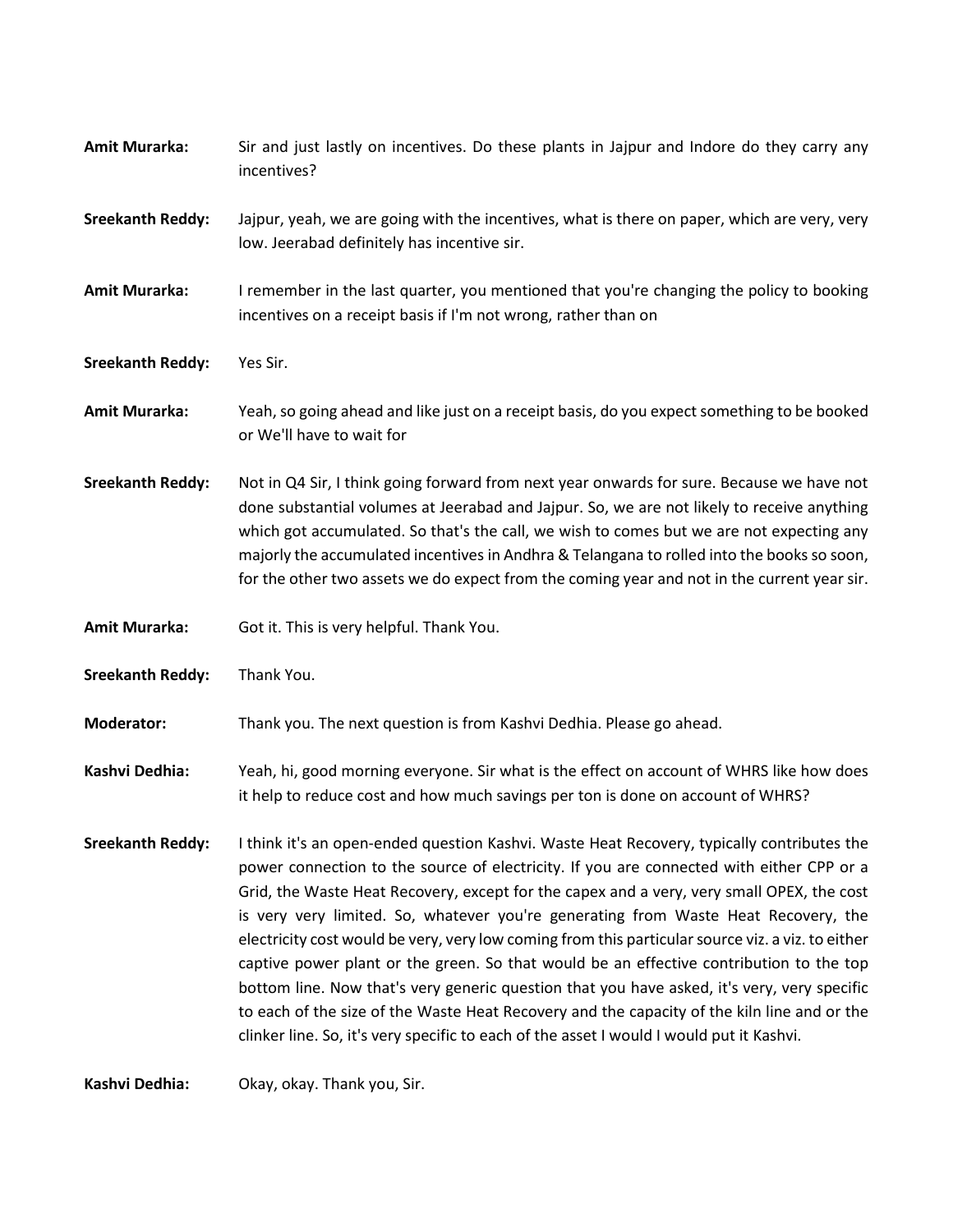| <b>Sreekanth Reddy:</b> | Thank You.                                                                                                                                                                                                                                                                                                                                                                                                                                       |
|-------------------------|--------------------------------------------------------------------------------------------------------------------------------------------------------------------------------------------------------------------------------------------------------------------------------------------------------------------------------------------------------------------------------------------------------------------------------------------------|
| <b>Moderator:</b>       | Thank you, anyone who has a question may please raise your hand and go ahead with your<br>questions. Yes, Saket you may go ahead with your questions.                                                                                                                                                                                                                                                                                            |
| <b>Saket Kapoor:</b>    | Yeah, Thank you sir. Sir, as we have seen in the presentation, the blended cement total<br>proportion is now 50%. So, now with this Jajpur unit being getting commissioned and<br>ramped up what are we eyeing Sir, in terms of blended proportion?                                                                                                                                                                                              |
| <b>Sreekanth Reddy:</b> | 55% for the coming years.                                                                                                                                                                                                                                                                                                                                                                                                                        |
| <b>Saket Kapoor:</b>    | 55% and what would that the Jajpur will be having the higher contribution because of the<br>ability of                                                                                                                                                                                                                                                                                                                                           |
| <b>Sreekanth Reddy:</b> | Jajpur is 100% blended sir.                                                                                                                                                                                                                                                                                                                                                                                                                      |
| <b>Saket Kapoor:</b>    | 100%. Okay, sir where will be this blended part improves, which other units there is<br>increase?                                                                                                                                                                                                                                                                                                                                                |
| <b>Sreekanth Reddy:</b> | Jeerabad would be 90% blended and 10% OPC                                                                                                                                                                                                                                                                                                                                                                                                        |
| <b>Saket Kapoor:</b>    | Okay,                                                                                                                                                                                                                                                                                                                                                                                                                                            |
| <b>Sreekanth Reddy:</b> | Both the assets are heavily towards blended Mr. Saket.                                                                                                                                                                                                                                                                                                                                                                                           |
|                         |                                                                                                                                                                                                                                                                                                                                                                                                                                                  |
| <b>Saket Kapoor:</b>    | Okay, there is a higher of OPC, if we have these two units at 90% and 100% there would be<br>others that will be significantly lower?                                                                                                                                                                                                                                                                                                            |
| <b>Sreekanth Reddy:</b> | our existing things as you have seen, they are heavily into OPC sir. So, we don't expect a<br>major shift in the existing operations, what we are expecting is a contribution coming from<br>those two assets itself.                                                                                                                                                                                                                            |
| <b>Saket Kapoor:</b>    | Okay Sir, in that case is it the market itself that there is in for OPC as you mentioned.                                                                                                                                                                                                                                                                                                                                                        |
| <b>Sreekanth Reddy:</b> | What you should remember is, we don't make the choices sir, the government part of your<br>portfolio and you have some of the institutional buyers and some of these South markets<br>or more even the retail markets are more towards OPC sir. So, its market which actually<br>guides us to do what we do not other way round? If it is our choice, we would have gone<br>100% of blended, but that's not the case we go with what the market. |

for that how much are we sourcing from the market?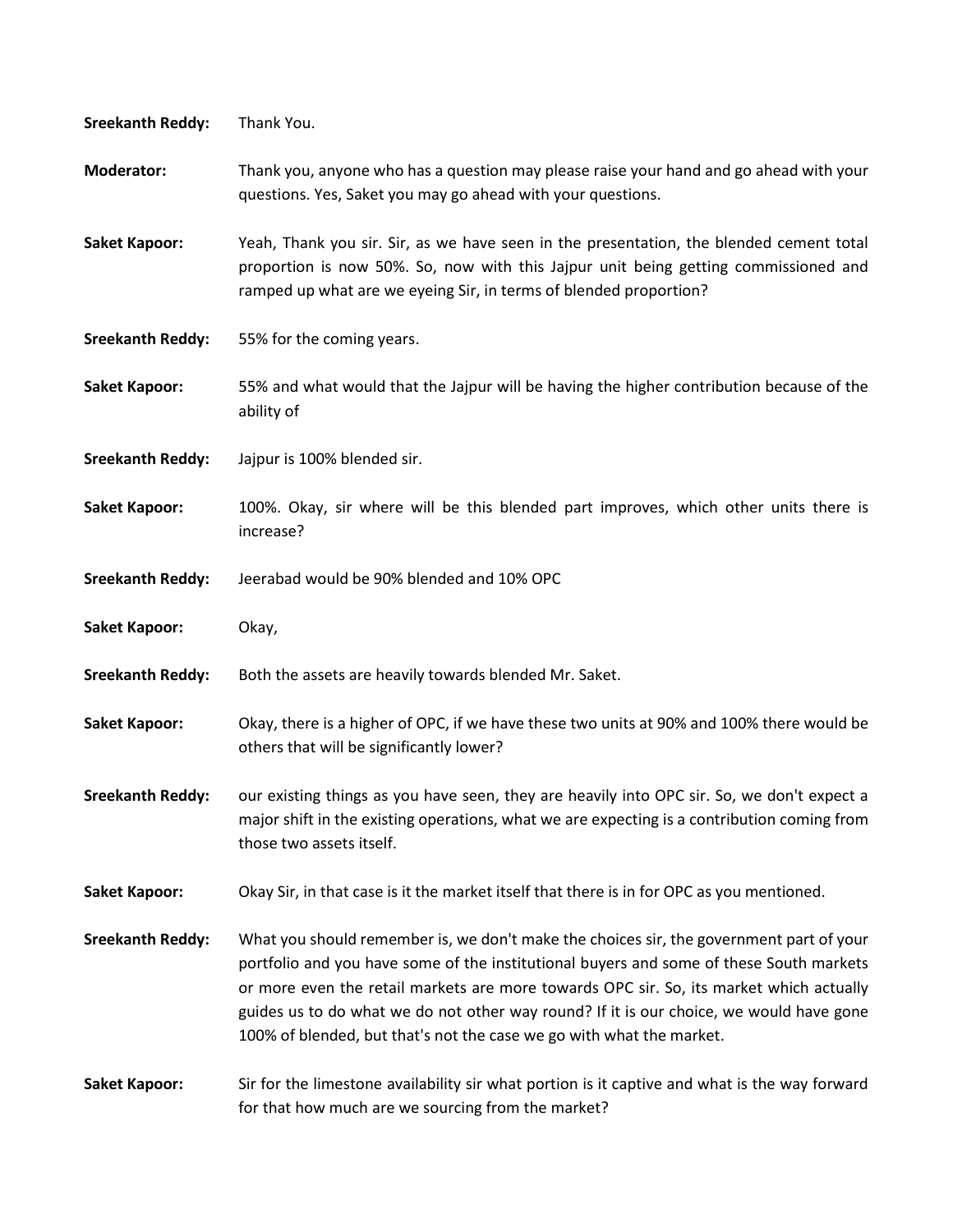- **Sreekanth Reddy:** Limestone is 100% captive in our case, we fairly have large resources. Mr. Saket, I would encourage you to look at our IR which is available on the website, the integrated report, it's exhaustive and anything further, we would be very happy to address.
- **Saket Kapoor:** Okay, last two points sir, firstly how are the cash flows look for these nine months when we look at your cash balance they have gone up viz. a viz, march. So, if you could explain sir, what have been the utilization of cash for these nine months.
- **Sreekanth Reddy:** Our cash balances partly because we did borrow a structured debt instrument in anticipation for an acquisition Sir that is to tune of around 500 crores.
- **Saket Kapoor:** Okay and that acquisition, when we will be hearing about it sooner that is what you have been telling earlier and that will be a domestic acquisition only sir in this country.
- **Sreekanth Reddy:** Yeah, we have always been a domestic player Mr. Saket.
- **Saket Kapoor:** Okay, sir what have been the Capex for the nine months sir, this 500 Crore we should include them in the capex that should consumed by March?
- **Sreekanth Reddy:** No, sir, it isn't. It is definitely not going to reflect the current year as I mentioned to you, we will be specifically come back to you during the Q1 or Q2 in the coming year.
- **Saket Kapoor:** Correct Sir and sir did we participated in the other NCLT cases.
- **Moderator:** Sorry to interrupt Saket. Sorry to interrupt. Yeah, please.
- **Saket Kapoor:** Yeah, I will come in the que sir. No issues. Thank you.
- **Moderator:** Thank you. Shravan. You may go ahead with your question.
- **Shravan Shah:** Sir, two things I just wanted to know Sir, you said that in the fourth quarter. The domestic coal share will be 70% Did I hear it rightly?
- **Sreekanth Reddy:** Yes, you're correct.
- **Shravan Shah:** Okay. So currently, So the pet coke which is I am looking at the number it is a 60% so, it will then reduce significantly in the fourth quarter?

**Sreekanth Reddy:** To 30%. Yeah.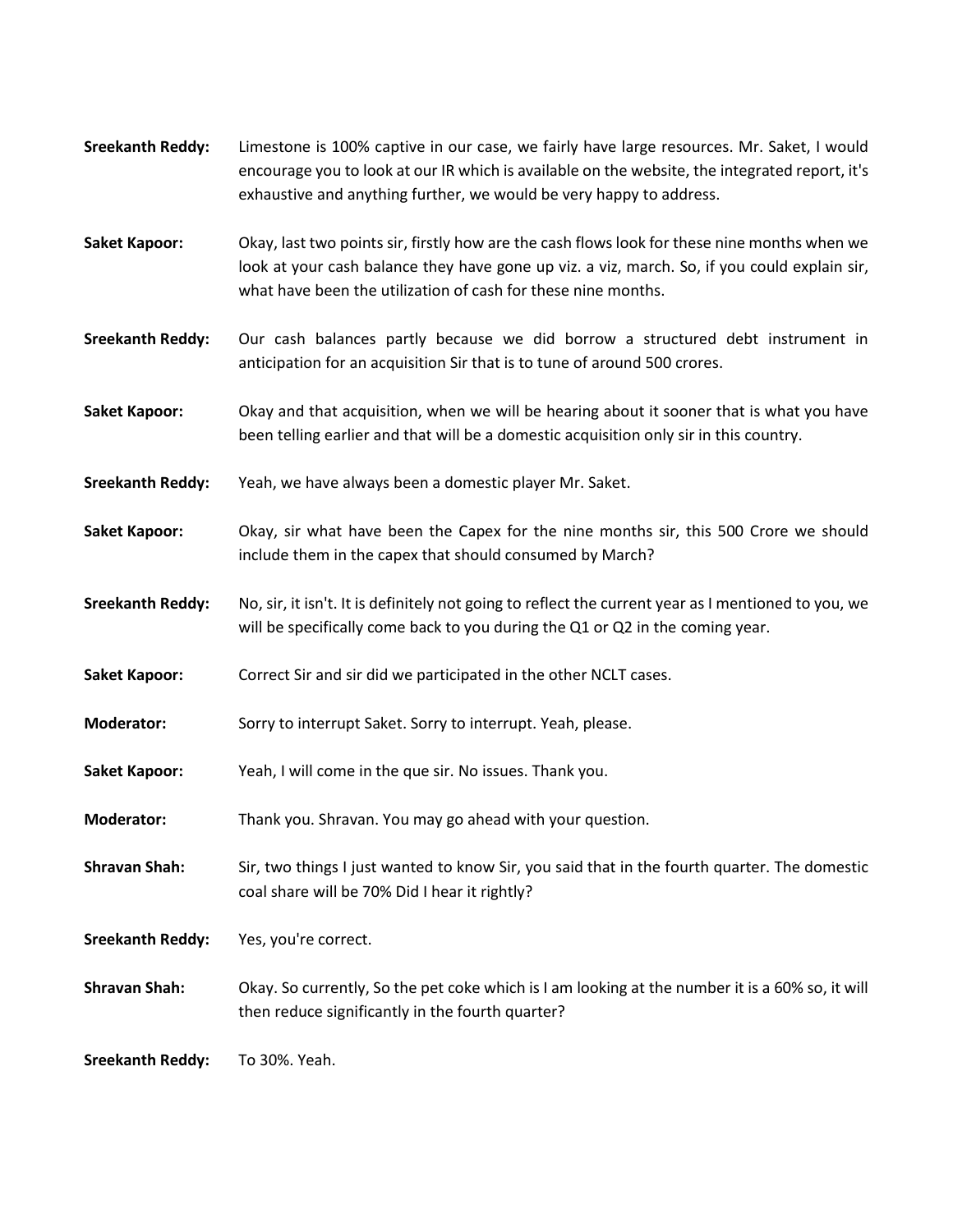- **Shravan Shah:** Okay. Second thing is when we are talking about said that from tomorrow we are taking 25 rupees hike in South and Maharashtra and Odisha you already mentioned that in the mid of January already 20 - 25 rupees' hike has happened. So, any further hike in the east are we looking at
- **Sreekanth Reddy:** Yeah, Mr. Shravan, I think let us take one take one step at a time sir yeah, we would want to see how this is shaping up and then talk about how it is likely to happen. Yeah, East we are just consolidating our position there. So, we would want to see how the market is shaping up and then take a call further, but there has been in these markets we are already there. So, we will want to buy out of increasing the cost and see how the market would shape up and take the further call.
- **Shravan Shah:** okay and the hike is even in terms of the non-trade also or the same hike would be Trade also?
- **Sreekanth Reddy:** Our position is, we slowly started reducing our exposure to non-trade, we would prefer to increase the price even in non-trade. But most of the time when you increase the price in non-trade sir, if there are some others who are chasing it, it may not come by that fast so, and we are not worried about it. So, we would want to take increase, both in trade and nontrade, as far as we are concerned.
- **Shravan Shah:** Okay, so post these Rs.25 hike tomorrow, what would be the difference between trade nontrade for us?
- **Sreekanth Reddy:** Sir in our case, it's a case to case affair sir, it has a very specific, there are some orders of non-trade, which is very close to the plant, where we have taken very very aggressively some we have to leave. So, it's a very specific case to case kind and there are government orders, which have been a contracted kind of a price. So, it doesn't move. so, the realization gap, what we have seen in the past tend to continue is what we believe, the realization gap is around 250 rupees in our case. But at a blended levels sir, see there are some non-trade orders which contributed higher than the trade, but most of them are lower than the trade. The difference is around 200 to 250 rupees.
- **Shravan Shah:** Okay. Yeah and what's the actual number for Capex for till now nine months and likely for the fourth quarter and maybe if you can help us for the next year, the capex number?
- **Sreekanth Reddy:** Yeah, see, we have done the three year what we have announced three years back the capex cycle we have already completed Sir, there is nothing due during the current Q4, we completed the entire capex, as I mentioned to you by Q3, yeah, barring maybe very smaller four to five crore kind of thing, which is the regular maintenance capex that we do. Yeah, that part is done. Kindly bear with us, for us for the next three-year cycle in terms of a much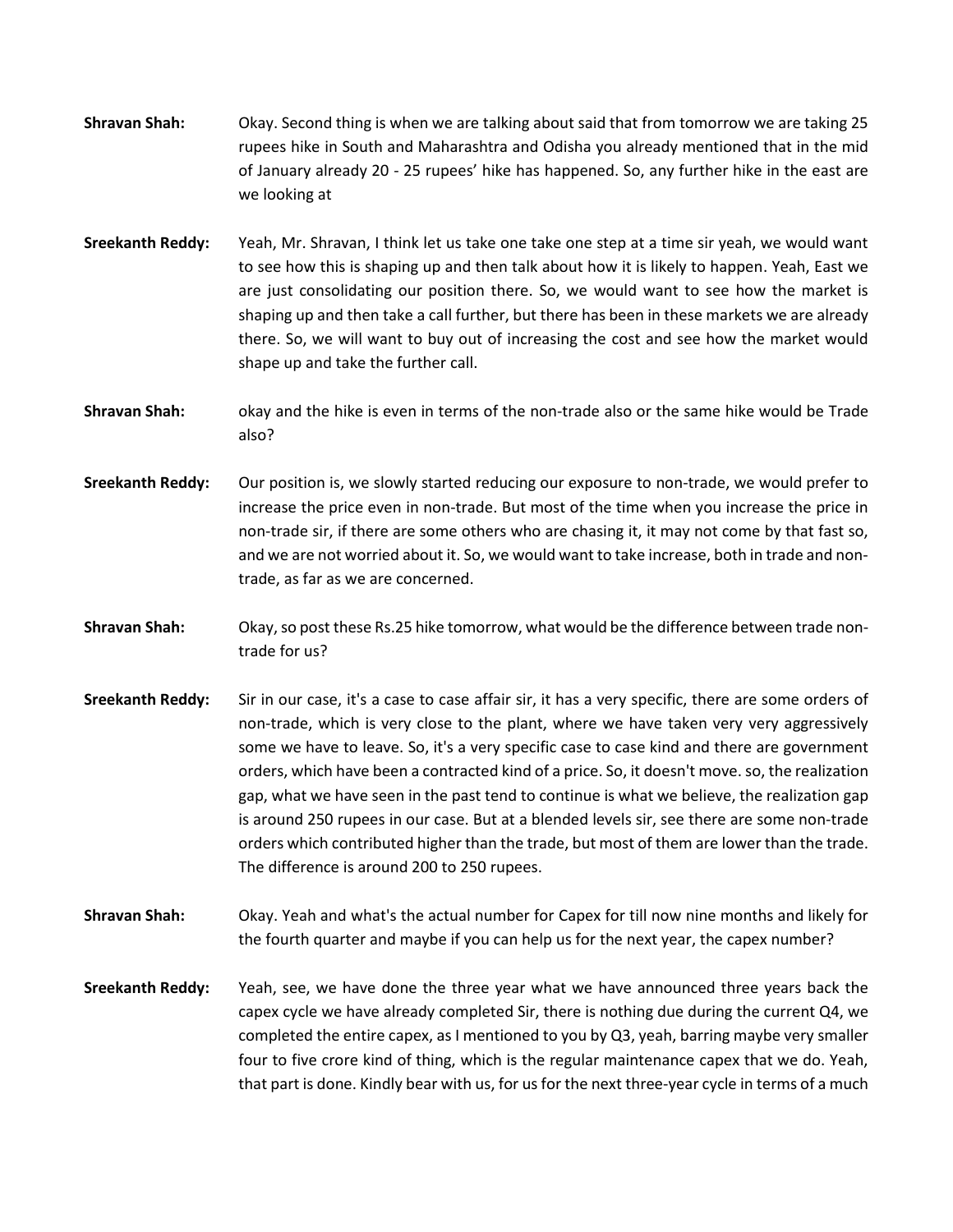larger capex to be announced, which we'll be announcing either in Q1 or Q2 in the coming years.

- **Sreekanth Reddy:** Okay, thank you and All the best Sir.
- **Sreekanth Reddy:** Thank You.

**Moderator:** Thank you. The next question is from Indrajit Agarwal. please go ahead.

**Indrajit Agarwal:** Hi, Mr. Reddy. Good morning. Couple of questions from my side. One is, can you give us some flavor of some of the government projects or non-traded institutional demand? How are those shaping up? Is that, are those projects in full flow? Are you seeing some kind of slowdown in those sectors?

**Sreekanth Reddy:** Yeah. Now, our exposure, as I mentioned, is limited, Mr. Indrajit, so I can only comment about where we are servicing. The flow of the projects, I mean, nothing much got disturbed except for the weather-wise related issue. Now very specifically to the government, sir. I did mention even in the last quarter call, the government outstanding actually increased. So, we though the order flow was there, but we curtailed the orders because the outstanding's were going up. They did normalize quite a bit during the end of last quarter itself and even in the current quarter. But for the weather wise, we could have done something more. We expect those things to come back to normal. So, there is not a big shift in what we have seen the trend lines over last year or last few quarters. There have not been any new major announcements that have happened. But the projects which were ongoing continue to get the same pace but for the weather-related issues is what we feel sir. This again is Where we have exposure Sir, we generally don't try beyond what we generally do. So that's what I would like to limit to these projects. Here we have not seen any slowdown except for the weather wise we could not service them and but for some of the payment related issues, we could not service for the most part of Q2 and Q3, we expect them to normalize now in the current, which are normalized now, what I would say. In January, and some part of December we started supplying to government again.

**Indrajit Agarwal:** Thank you. Second question is on WHRS after the current round of expansion? How much more scope do we have to expand on WHRS?

**Sreekanth Reddy:** We have 4 clinker lines, two of them are with WHRS, one is due for ramp up. One is already existing. The other two, one at Gudipadu and the old line of Mattampally, they don't have the Waste Heat Recovery. Now our investment into Waste Heat Recovery, we will want to take a call judiciously because there is a large captive power plant in Gudipadu, once we go for expansion in Gudipadu, that's when probably we would want to invest in the Waste Heat Recovery, both for expansion as well as the existing. Yeah Kiln1 at Mattampally, as you know, with Jajpur ramping up, we do expect kiln 1 also to start operating at a much higher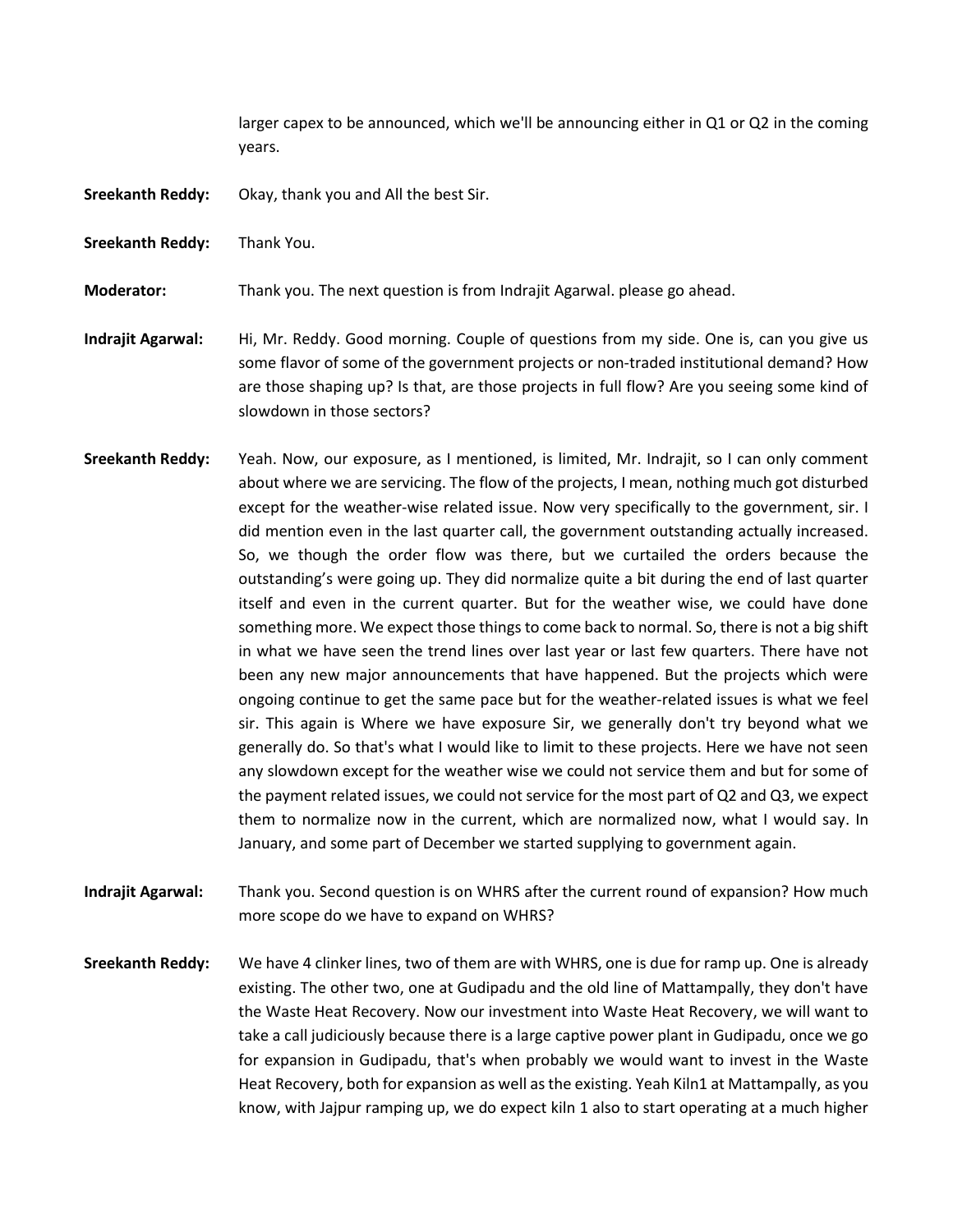capacity utilization. So probably in the coming year, we would want to take a call with the investment in the Waste Heat Recovery on that particular asset.

- **Indrajit Agarwal:** On a ballpark what would be our Capex per megawatt for waste Heat Recovery? Is it more like 8 to 10 Crore or higher numbers?
- **Sreekanth Reddy:** We have not seen anything more than 12 crores per megawatt sir.
- **Indrajit Agarwal:** 12 Crore and is it fair to assume somewhere around three and a half to four and a half years' kind of payback? Or? Or is it to generalization? I think
- **Sreekanth Reddy:** It is to generalization sir. it again depends on what is the source of power you have and which state you have. Some of the states are incentivized for the power, some other not so, but our experience is less than three years looks like a possibility.
- **Indrajit Agarwal:** Looks like a possibility. Okay.
- **Sreekanth Reddy:** Yes Sir.
- **Indrajit Agarwal:** That's it. Thank you so much.
- **Sreekanth Reddy:** Thank you.
- **Moderator:** Thank you, sir. The next question is from Dharmesh Shah. Please go-ahead.
- **Dharmesh Shah:** Yeah, thank you, sir. Sir just one question. Sir can we guide on the profitability guidance on the recently commissioned capacities? Is it possible sir?
- **Sreekanth Reddy:** I'm sure you will bear with me, we are just starting up, market is in a fluid situation and kindly bear with us. We would revert to you as soon as things stabilized.
- **Dharmesh Shah:** Sure Sir. Thanks. Thanks.
- **Moderator:** Thank you, anyone who has a question may please raise their hands and go ahead with the question. Rashesh Shah, please go ahead with your question.
- **Rashesh Shah:** Sir just one question on Debt Kind, what is your debt repayment schedule for next two years, barring this 500 crore on that structure debt instrument which you have raised?
- **Sreekanth Reddy:** Around 200 crore rupees per year is the principle payout sir in our case.

**Rashesh Shah:** For this year or next year?